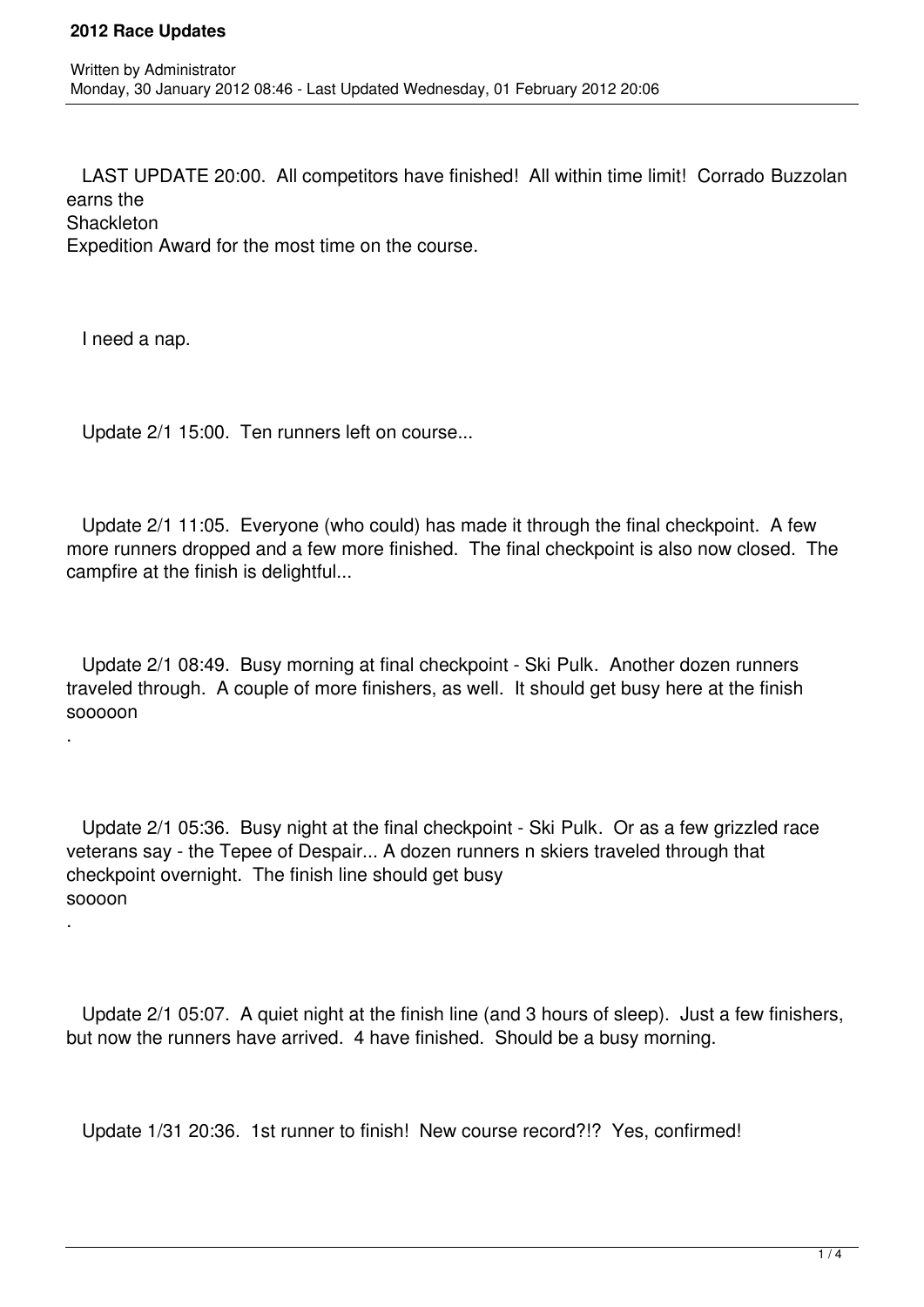## **2012 Race Updates**

.

 Update 1/31 16:12. Updates from Mary at MelGeorge complete. Go to Results page. Runners on their way!

 Update 1/31 14:43. Lots of finishers recorded. First runner through last checkpoint! Also Mel **George** checkpoint has closed. I'll get updates from Mary soooon

 Update 1/31 11:23. Up from a short nap... Lots of activity. Competitors are up and moving! Lots of new updates posted on the Results page. There's even some sun in the sky...

 Update 1/31 05:54. Casey Krueger 1st skier. 22:05. 15th overall. Broke previous men's skier record by 14+ hours. Double wow!

 Update 1/31 03:52. Back awake... Eszter Horanyi 1st woman in at 12:18 this morning. 9th overall. Broke previous women's record by almost 2 hrs. Wow!

 Update 1/30 23:11. Kevin Breitenbach inches out Tim Berntson by a wheel width! Pictures forthcoming.

 Update 1/30 21:23. 7 riders have passed through Ski Pulk tent checkpoint. 1 skier passed through **MelGeorge.** Results page of the state of the MelGeorge. Results page has all the details. Time for me to get outside and watch for the leaders finishing at Fortune Bay!

 Update 1/30 19:53. 3 leaders have entered and exited the last checkpoint (Ski Pulk tent). Check the Results page.

 Update 1/30 17:25. About a dozen cyclists have entered and exited MelGeorge's Resort checkpoint. I heard runners are starting to arrive at Gateway Store checkpoint. The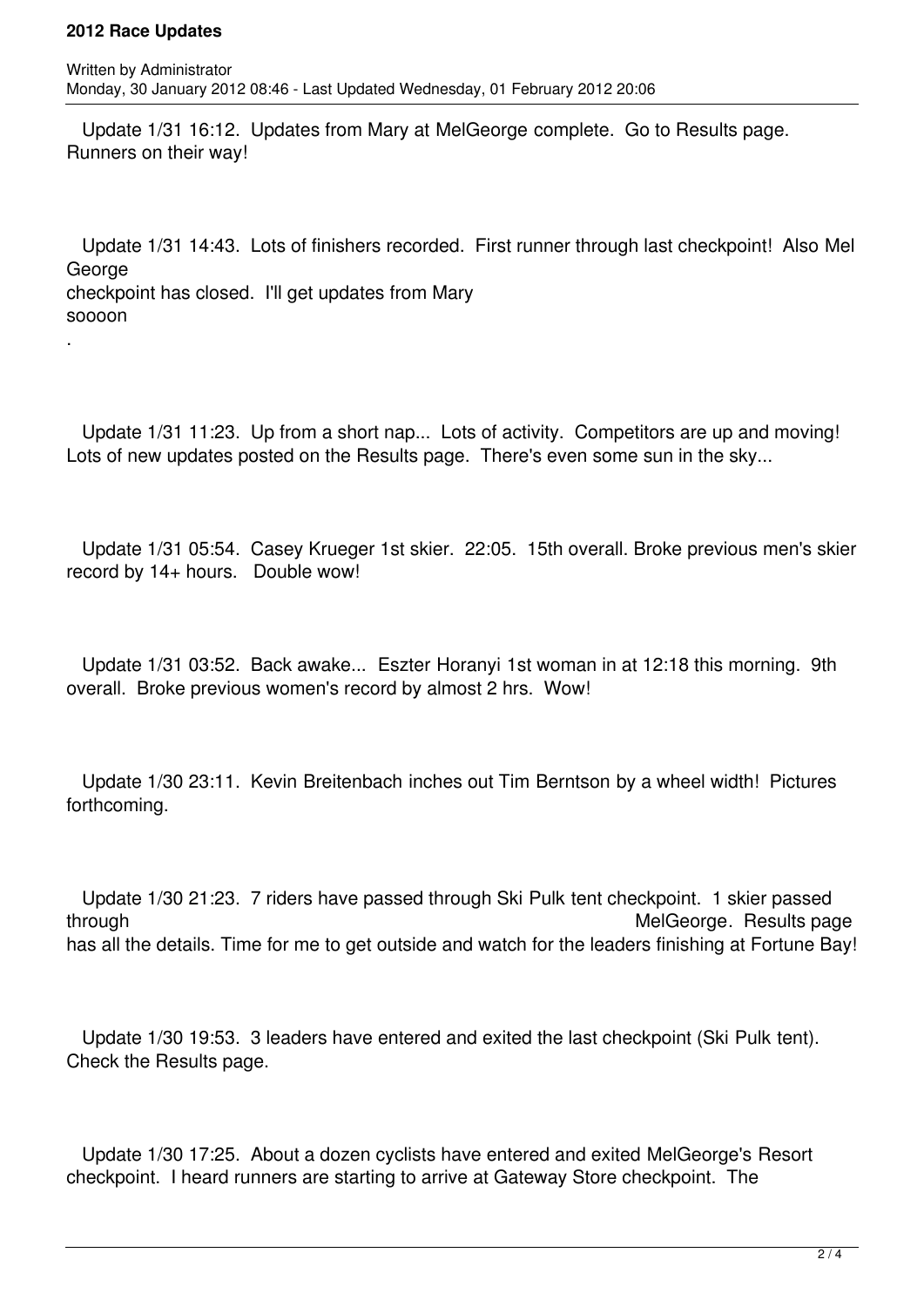## **2012 Race Updates**

**MelGeorge** 

times for have been updated on the Results page. Still waiting to hear updates from 3 pm from Gateway....

 Update 1/30. 14:42. I'm about to take off for the finish - Fortune Bay. I'll be offline for an hour or so.

 Update 1/30 14:11. Only a dozen riders left to arrive at Gateway. Only 6 skiers left to arrive. No runners, yet....

 Update 1/30 13:20 PM. More skiers arrived at Gateway. A few have departed. Still waiting on first runners.

 Update 1/30 12:15 PM. First skier made it to the Gateway Store checkpoint at 11:31. Wow! Check the Results page.

 Update: 1/30 10:55 AM. Bike leaders through Gateway checkpoint around 10:25. Results page updated.

And they're off! A balmy 10 deg this morning at International Falls.

 Check back here throughout the day for updates. The Results page will also include racers' times as they enter and leave checkpoints.

Here are the bikers starting at 7 AM.